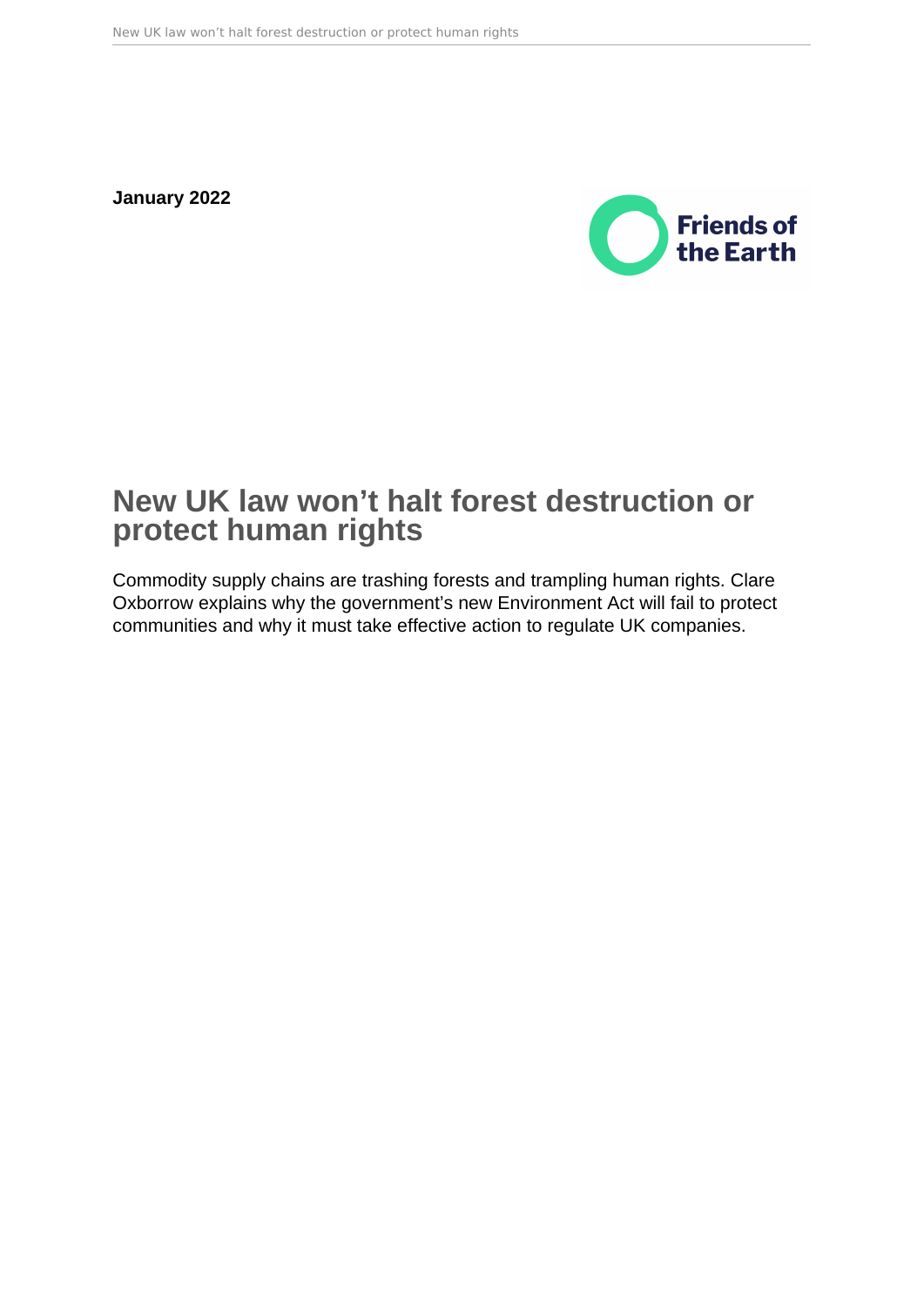- 1. [We need the government to rein in corporates](#page-3-0)
- 2. [Why is this happening?](#page-4-0)
- 3. [How can we reduce the impact of our consumption?](#page-8-0)
- 4. [Enter the Environment Act?](#page-9-0)
- 5. [We need \(another\) new UK law to protect nature and people](#page-10-0)
- 6. [All to play for](#page-11-0)

Thirteen years ago, standing near a field of soybeans in Paraguay, I could feel my eyes stinging and my throat burning from the herbicides sprayed onto the crops. Although unpleasant, it was nothing compared to what the indigenous Guarani communities experienced every day – surrounded by vast fields of soy monocultures, living with incessant chemical spraying and suffering contaminated water that damaged their health.

Aerial shot of soy fields in Paraguay showing extent of deforestation Friends of the Earth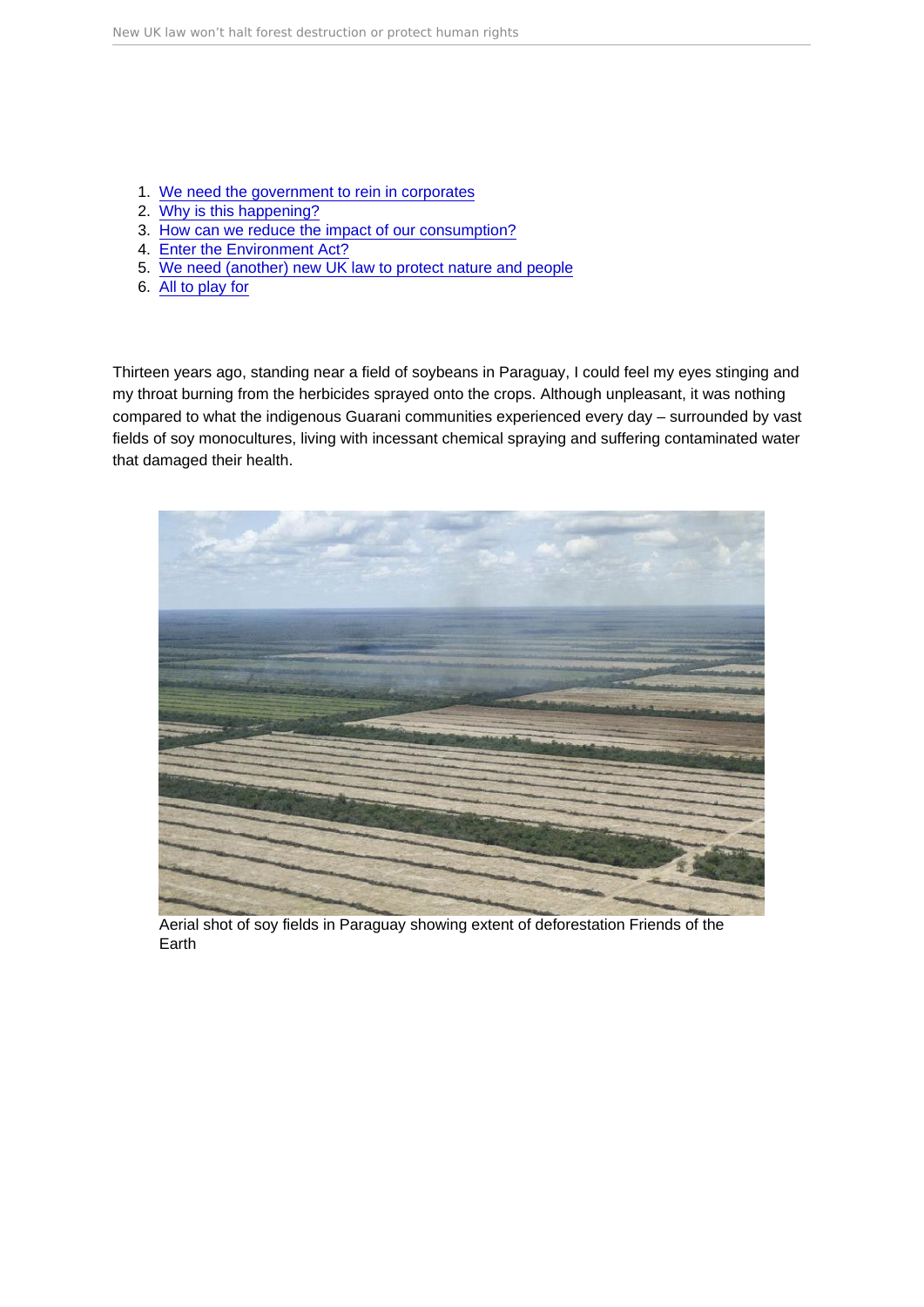They had witnessed the destruction of Atlantic forest and tropical savannah (Cerrado) - what was once a thriving environment with small-scale food production was now reduced to a sterile monoculture by the agribusiness giants producing animal feed. All to satisfy Europe's insatiable appetite for pigs and chickens.

Sadly, this experience could be replicated in many countries around the world where forests are cleared for intensive agriculture to grow commodities for the Global North like soy, palm oil, cocoa, coffee and rubber.



Villager standing on community land next to deforested area in Jejui Poty settlement, Paraguay. The Brazilian land owner has cleared the land most probably for soy cultivation. Friends of the Earth

Even more shocking, the most vulnerable communities already affected by climate breakdown and loss of sustaining ecosystems are also subject to violence, intimidation and even death.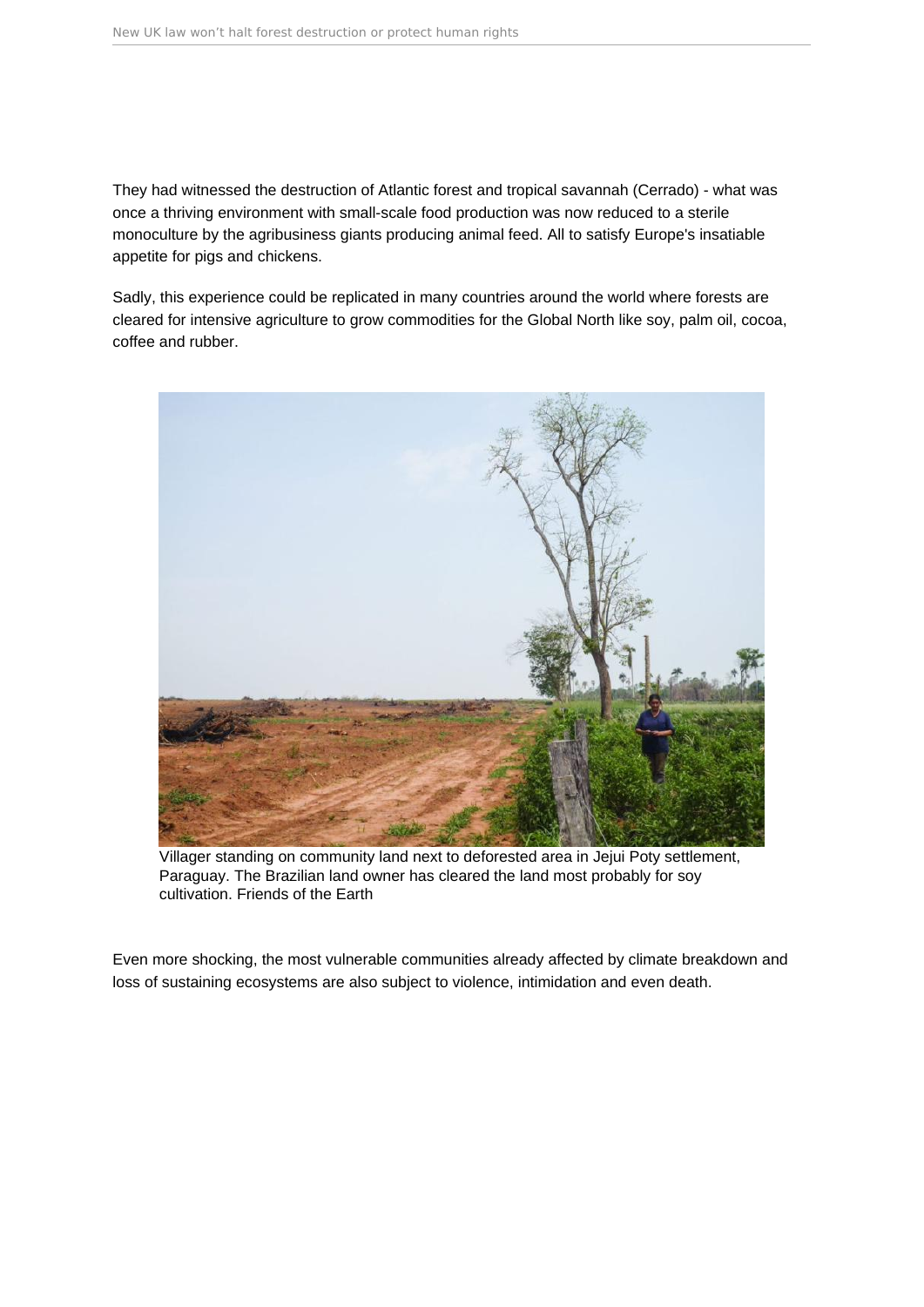## <span id="page-3-0"></span>We need the government to rein in corporates

Powerful companies control commodity supply chains and facilitate demand for meat, timber and cheap food and fuel by consumers in the Global North and emerging economies, at the expense of the planet and people. We need governance measures to rein in the companies behind much of this devastation.

The UK government has recognised that our demand for cheap commodities drives forest destruction and the new [Environment Act](https://friendsoftheearth.uk/sustainable-living/5-things-you-need-know-about-new-environment-act) contains provisions to address deforestation. While it is encouraging to see a requirement for some businesses to conduct due diligence to ensure their supply chains are free of products that come from illegally deforested areas, it does not go far enough. It fails to address human rights and won't protect indigenous communities (more on this below).

UK Prime Ministe[r Johnson has stated](https://assets.publishing.service.gov.uk/government/uploads/system/uploads/attachment_data/file/975077/Global_Britain_in_a_Competitive_Age-_the_Integrated_Review_of_Security__Defence__Development_and_Foreign_Policy.pdf) that dealing with climate change and biodiversity loss will be the government's number one international priority this decade – and rightly so. But taking action on these issues must include addressing the impacts on people. The destruction of nature and the impact of global heating are inextricably linked to environmental justice with [often devastating](https://news.mongabay.com/2021/02/as-nature-declines-so-does-human-quality-of-life-study-finds/)  [impacts on local communities](https://news.mongabay.com/2021/02/as-nature-declines-so-does-human-quality-of-life-study-finds/).

If the UK is serious about addressing the nature crisis alongside the climate emergency, it must make it a legal duty on corporates, including the giant retailers, to eliminate deforestation and protect local communities from harm.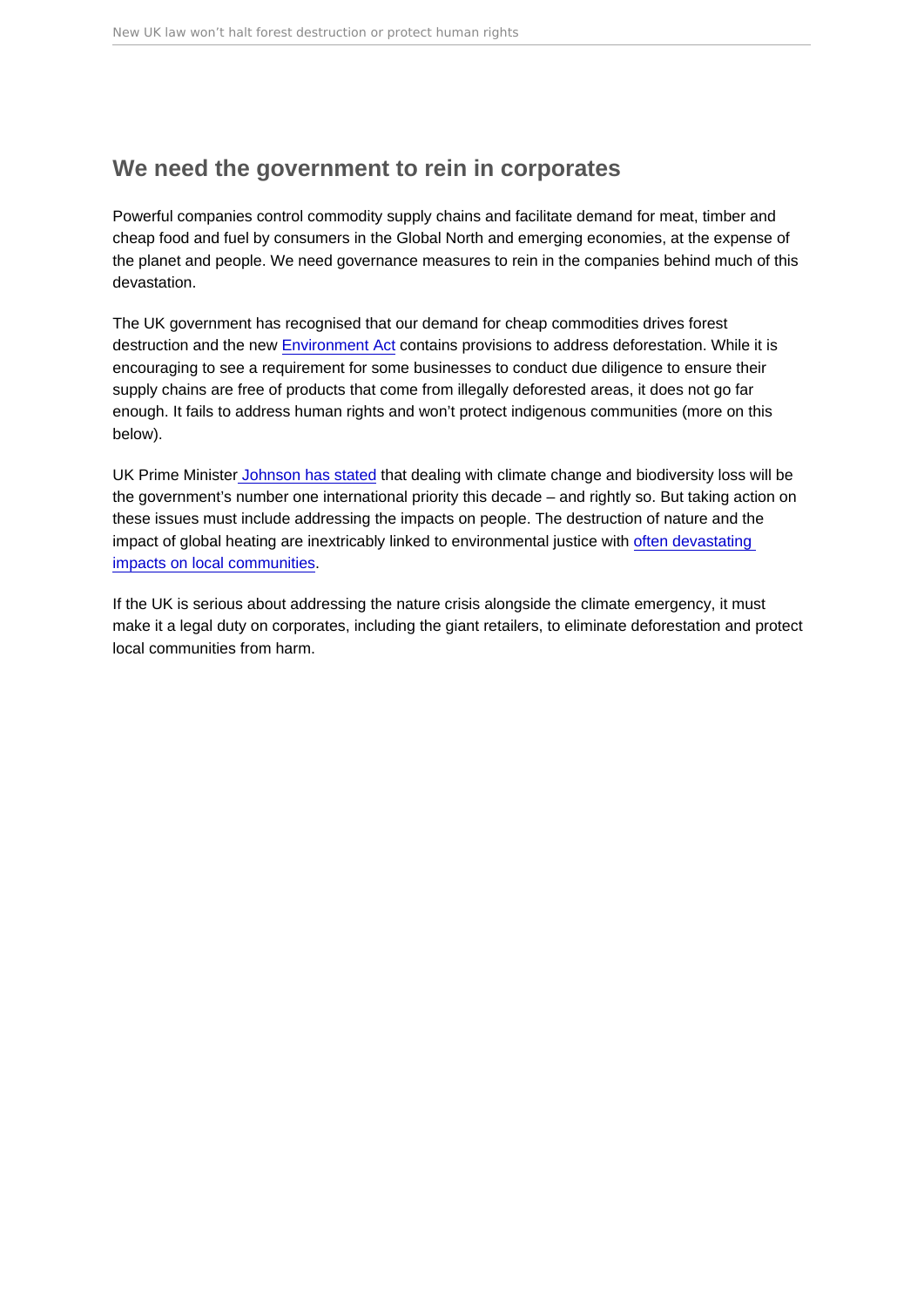## <span id="page-4-0"></span>**Why is this happening?**



Roadside shack of people displaced by soy planting, Paraguay Friends of the Earth

### **Demand for commodities drives deforestation….**

Trade and the consumption of commodities have become globalised, causing devastating loss of biodiversity: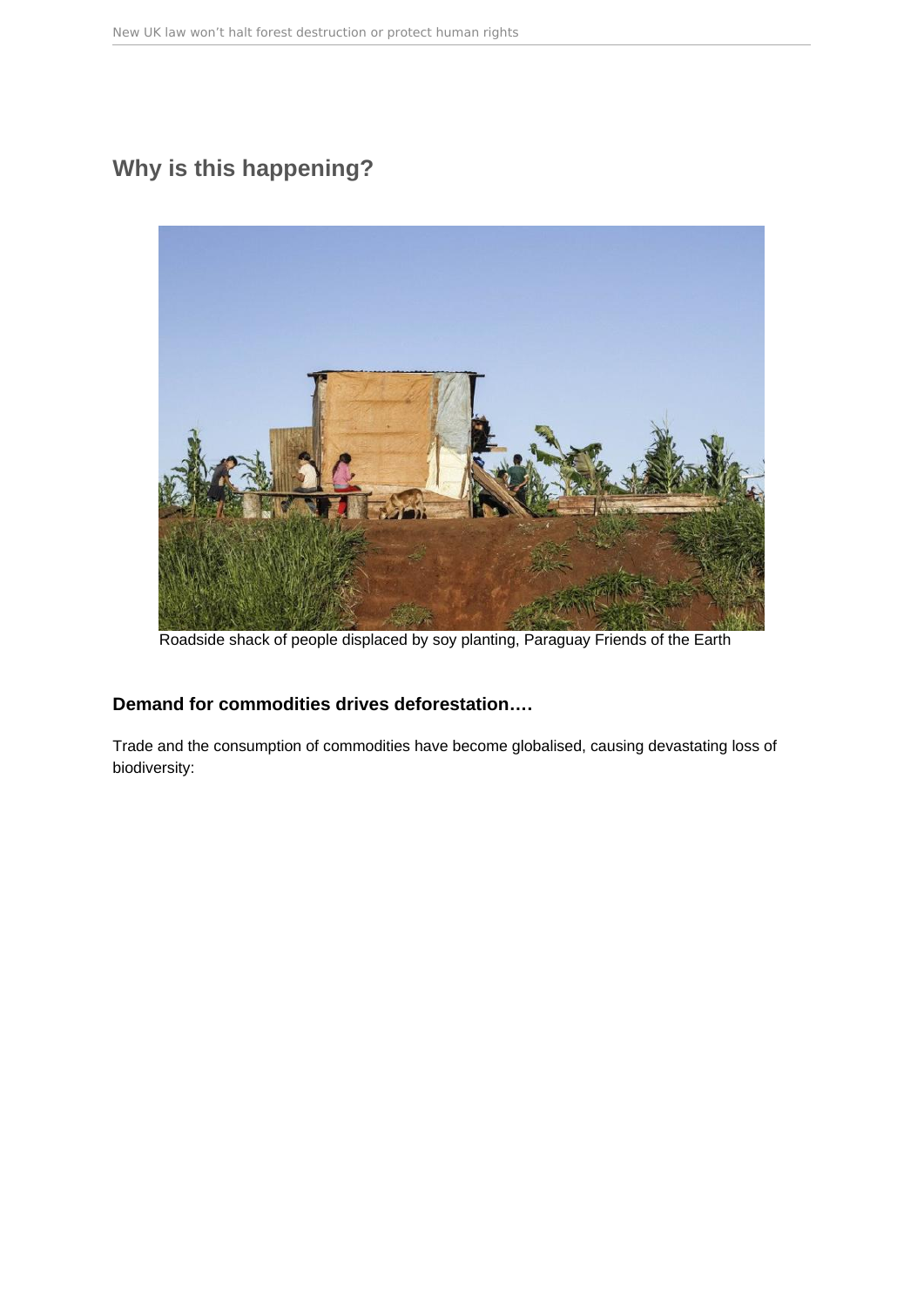- <span id="page-5-0"></span>WWF and RSPB's 2020 [Riskier Business report](https://www.wwf.org.uk/riskybusiness) revealed that between 2016 and 2018 the UK used an overseas area 88% of its own size to supply our annual demand for just seven agricultural and forest products: soy, palm oil, timber, beef and leather, pulp and paper, rubber, and cocoa. That's an overseas land footprint of 21.3 million hectares – a 15% increase from 2011-2015, showing that the harmful impact is growing.
- Commodity production causes over a quarter of global forest loss! and is a major driver of biodiversity decline[2](#page-13-0) . The IPBES (Intergovernmental Panel on Biodiversity and Ecosystem Services) found that globally, 50% of agricultural expansion has occurred at the expense of forests.
- Soy production is the second largest driver of habitat loss in Brazil's Amazon and Cerrado (tropical savannah) and Argentina and Paraguay's Gran Chaco forest, behind beef. (Although the UK imports a small amount of Brazilian beef, even this has been [linked to illegal](https://www.independent.co.uk/climate-change/news/asda-lidl-waitrose-amazon-rainforest-destruction-beef-brazil-environment-a8918981.html)  [deforestation](https://www.independent.co.uk/climate-change/news/asda-lidl-waitrose-amazon-rainforest-destruction-beef-brazil-environment-a8918981.html)). Around three-quarters of soy becomes livestock feed for chickens, pigs, farmed fish, and cows.

The damage from our industrialised agricultural system can no longer be ignored. Heavyweights in the field, from UNEP, the IPBES (biodiversity equivalent of the IPCC), Chatham House and even the World Economic Forum, agree that the rush for resources to fuel unsustainable consumption is driving environmental and social harm. The IPBES has said:

"The great expansion in the production of food, feed, fibre and bioenergy has occurred at the cost of many other contributions of nature to quality of life, including regulation of air and water quality, climate regulation and habitat provision. Synergies also exist, such as sustainable agricultural practices that enhance soil quality, thereby improving productivity and other ecosystem functions and services, such as carbon sequestration and water quality regulation". From IPBES Summary for policymakers<sup>[3](#page-13-0)</sup>.

…worsens climate impacts…

The fragmentation and loss of habitat from land clearance for commodities is a major contributor to the climate emergency: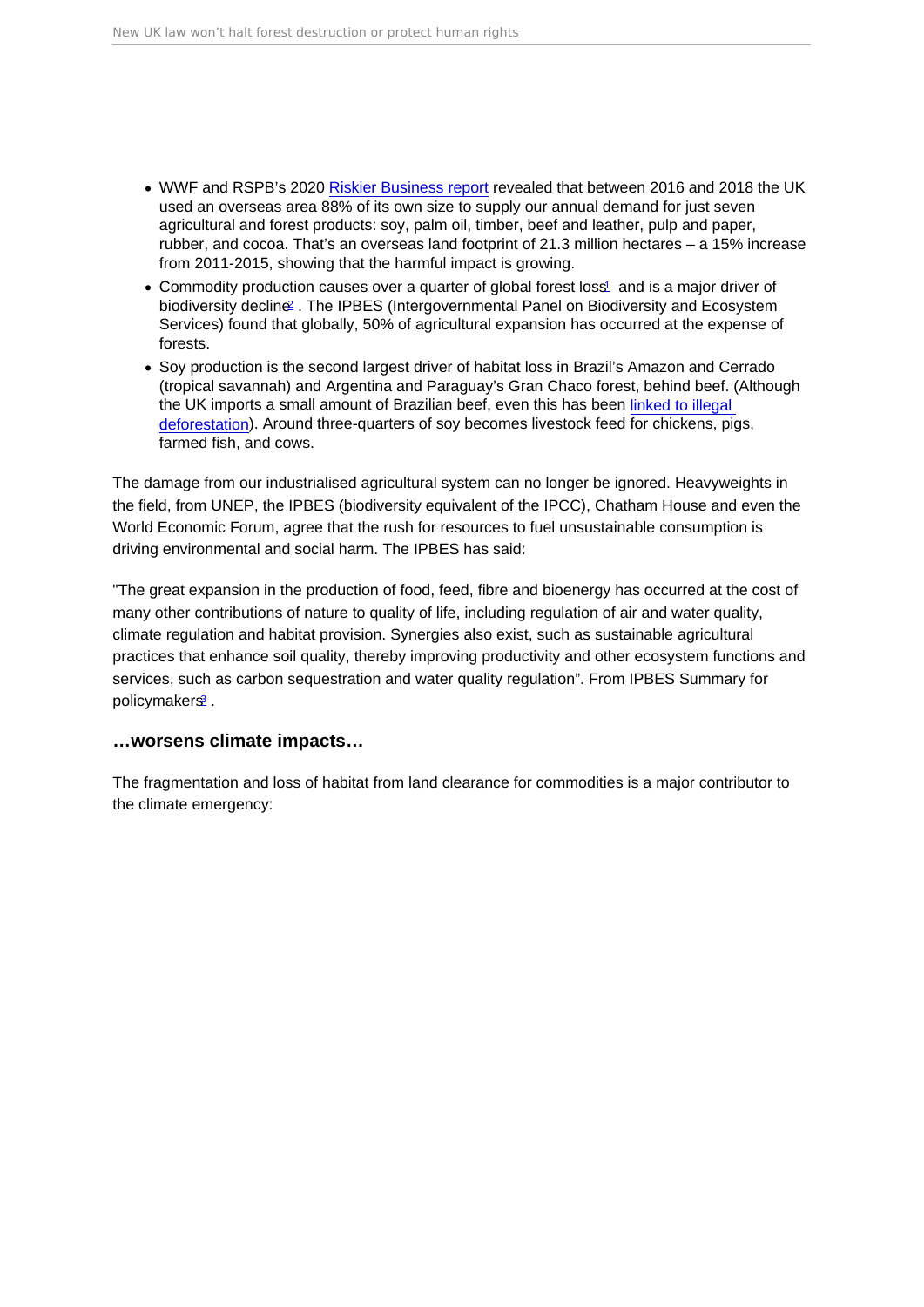<span id="page-6-0"></span>Tractor sowing seeds in a field in Pirapey, Paraguay, with forest in the foreground Friends of the Earth

- Deforestation, agriculture and other land use is responsible for almost a quarter of global greenhouse gas emissions<sup>[4](#page-13-0)</sup>.
- A large proportion of deforestation emissions (29-39%) comes from international trade in commodities, mainly beef, soy and palm oi<sup>p</sup>.
- Between 2011 and 2018, conversion of natural ecosystems and changes in land cover to produce just 4 of the commodities imported to the UK (soy, palm oil, cocoa, and rubber) led to average annual emissions of 28 million tonnes of carbon dioxide equivalent. That is 7.7% of the UK's entire overseas carbon footprint in  $2016$  $2016$ <sup>6</sup>.

…and puts communities under threat

Everyone will be affected by the climate crisis and nature's decline especially those who are least able to fend for themselves. The poorest people, like the Guarani communities in Paraguay, are already experiencing the effects of eroded ecosystems and climate breakdown.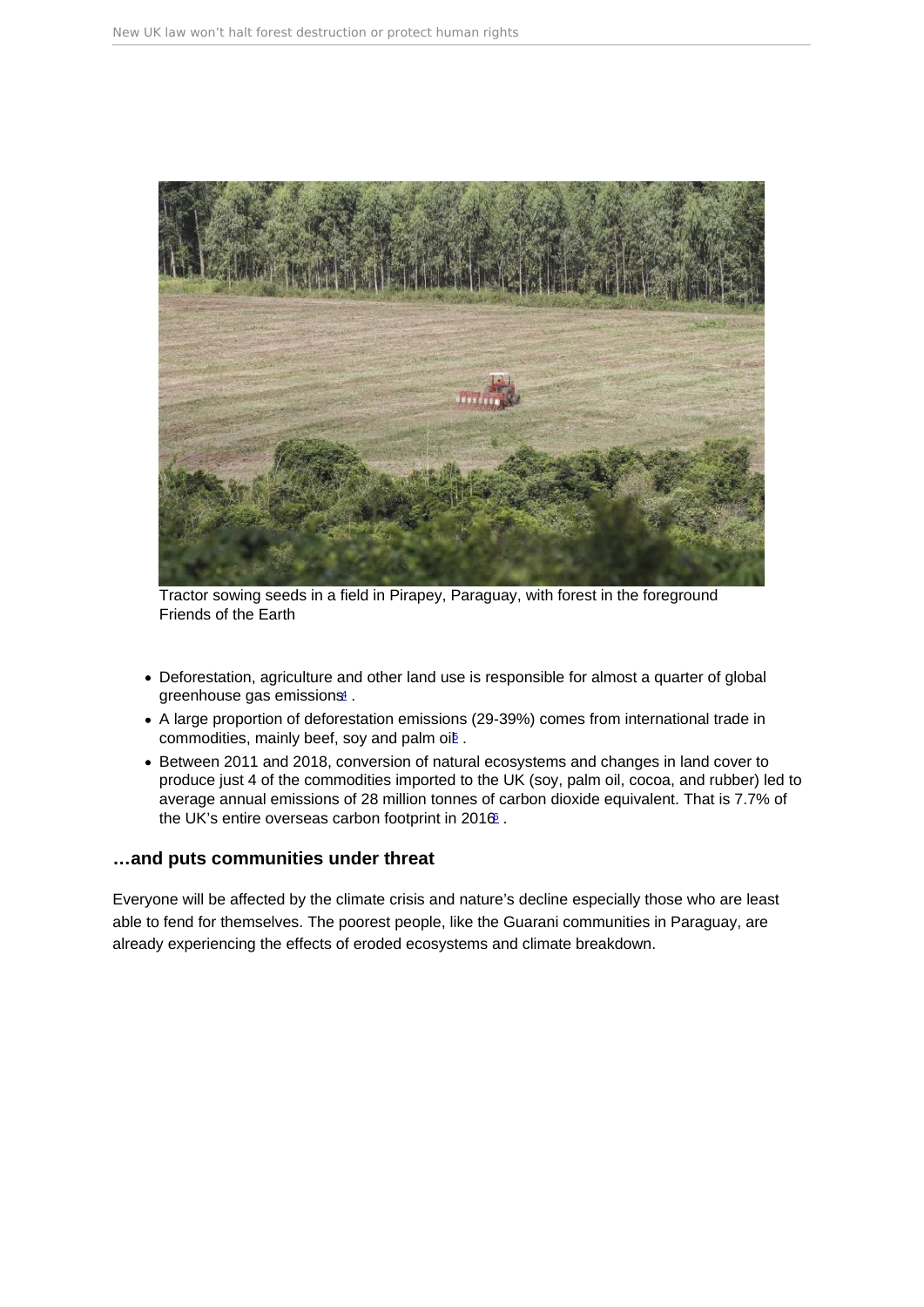World Food Day march, Indonesia Walhi/Friends of the Earth Indonesia

Struggles over land rights linked to soy production, cattle ranching and logging, perpetuated by agribusiness, are particularly common in South America, but also occur linked to palm oil in Asia and Africa, leading to violent clashes, and even murder of environmental defenders.

- 2020 was the [worst year on record](https://www.globalwitness.org/en/campaigns/environmental-activists/last-line-defence/) for violent attacks on environmental defenders, with 227 people killed – all but one in the Global South.
- Women are often [particularly affected,](https://corporatejustice.org/news/corporate-accountability-whats-gender-got-to-do-with-it/) both by discrimination and labour abuses as well as loss of land, housing and access to food caused by land grabbing and resource degradation perpetuated by companies.
- Where communities are not immediately forced off their land or subjected to violence, they can still feel the harmful impacts of intensive agriculture. For example, excessive herbicide spraying of GM soy crops, leading to health impacts and pollution of water supplies (along with further harm to biodiversity) is common in Brazil, Argentina, and Paraguay.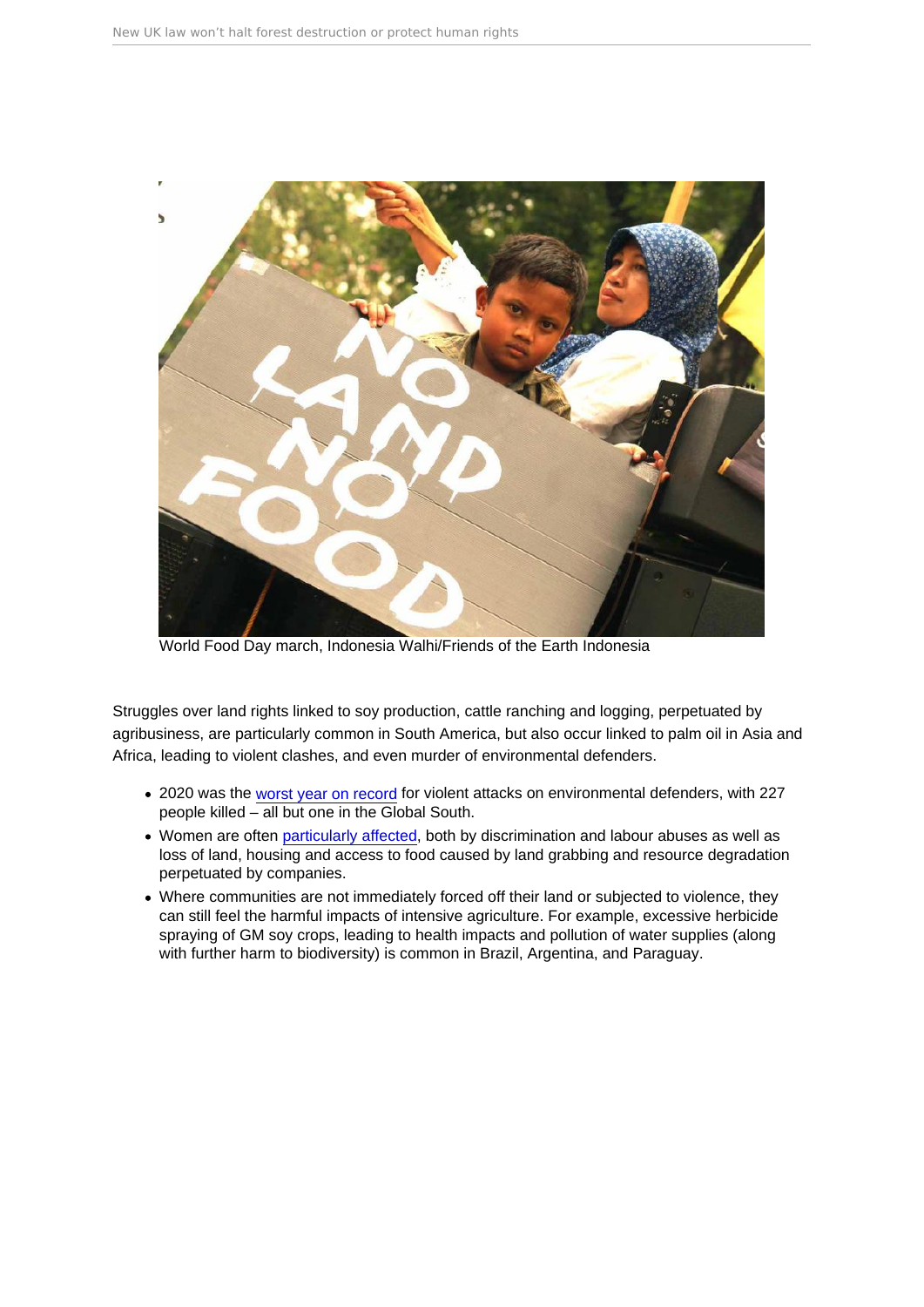<span id="page-8-0"></span>" Many companies engage in an extractive economic model that overwhelmingly prioritises profit over human rights and the environment. This unaccountable corporate power is the underlying force that has not only driven the climate crisis to the brink, but which has continued to perpetuate the killing of defenders." [Last Line of defence report](https://www.globalwitness.org/en/campaigns/environmental-activists/last-line-defence/) – Global Witness, 2021

## How can we reduce the impact of our consumption?

Halting deforestation and other habitat loss needs a [wide range of measures and actors](https://policy.friendsoftheearth.uk/insight/why-2020-30-make-or-break-decade-climate-and-nature), including strong legal measures in producer countries - pledges such as those at COP26 but backed up by clear targets and robustly enforced. But alongside this it is critical to address the ultimate drivers of this deforestation - our consumption of commodities and the role of agribusiness.

#### Changing how we consume

Firstly, we have to change our consumption patterns – what we eat, where it comes from and how it's produced. In developed countries, we're going to have to eat less meat and dairy and rely much less on imported animal feed.

Burger on wooden platter with knife, candles in background Unsplash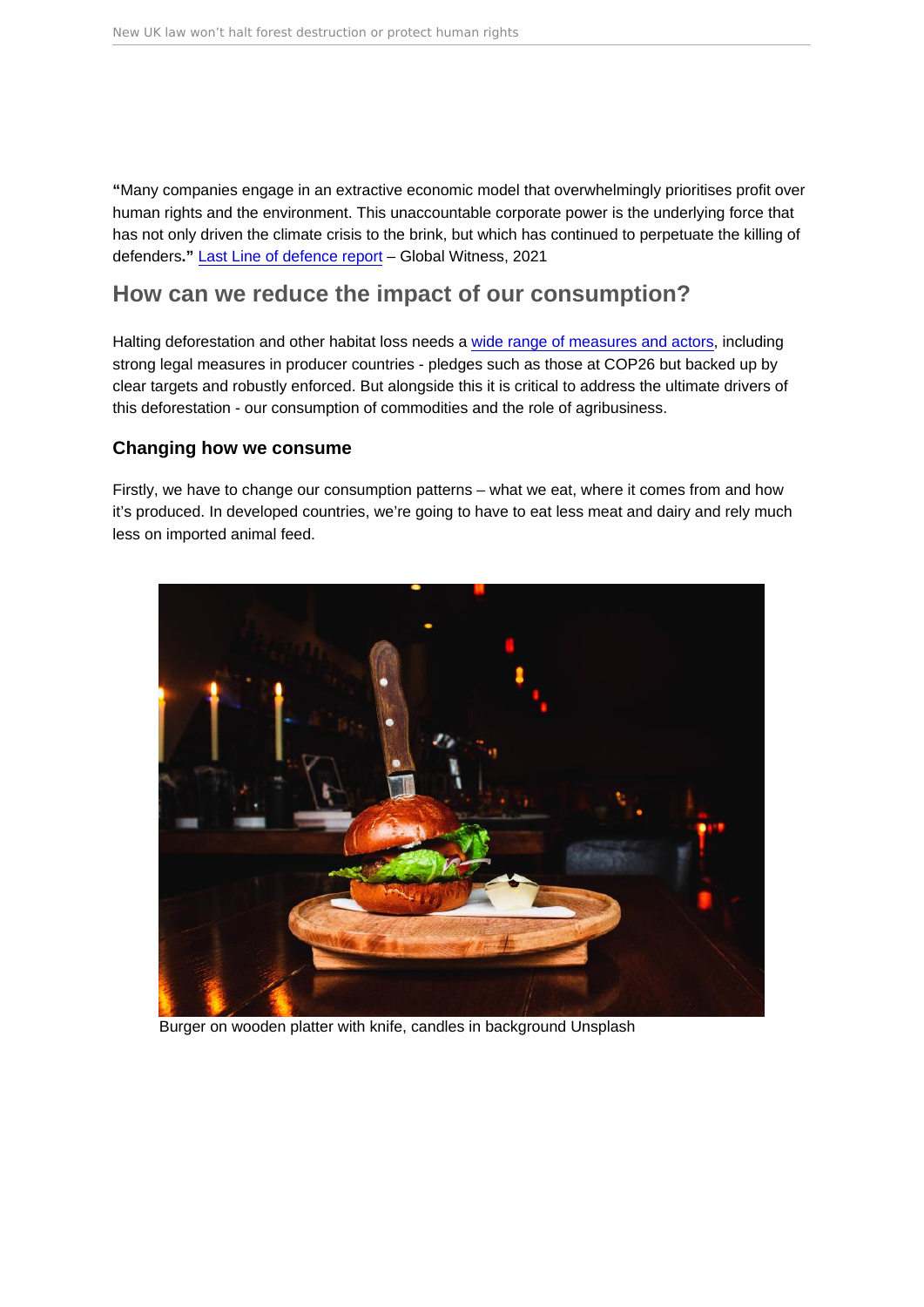<span id="page-9-0"></span>[Friends of the Earth's position](https://policy.friendsoftheearth.uk/policy-positions/sustainable-eating-our-position) is clear, and we're working with organisations as part of the [Eating](https://www.eating-better.org/)  [Better alliance](https://www.eating-better.org/) to achieve a 50% reduction in meat and dairy eaten and produced in the UK – and for the rest to be produced to higher environmental and animal welfare standards, including use of homegrown feeds. This would go some way to reducing our global impact.

#### Regulating supply chains

Secondly, we must regulate the supply chains that control so much of our food, animal feed and fuel. Political opportunities to secure legal requirements for due diligence in supply chains are now opening up, in the UK, EU and elsewhere, as governments slowly start to respond to pressure to ensure that companies' operations do not contribute to global biodiversity loss, the climate emergency and to human rights abuses.

## Enter the Environment Act?

The new [Environment Act](https://friendsoftheearth.uk/sustainable-living/5-things-you-need-know-about-new-environment-act) contains provisions to address deforestation from the UK's consumption of "forest risk commodities" like soy, beef, palm oil, cocoa, coffee and rubber. The use of products linked to illegal deforestation by some UK companies is prohibited and there is a requirement for those businesses to conduct due diligence to ensure their supply chains are free of products that come from illegally deforested areas.

This is a useful start but it doesn't go nearly far enough and its [weaknesses are widely acknowledged](https://greenallianceblog.org.uk/2021/11/09/it-is-momentous-that-we-finally-have-an-environment-act-so-what-now/) . It applies only to "illegal" deforestation as defined by producer country laws, many of which are weak and not properly enforced. It does not apply to the finance sector and human rights are not considered, so communities that face harm because of corporations' activities may not be protected.

Legal deforestation is still causing huge harm, illustrated by a [WWF report](https://www.wwf.org.uk/sites/default/files/2021-08/WWF-UK-Due-Negligence-Report.pdf) which estimates that 2.1 million hectares of Brazilian rainforest are vulnerable to encroachment by the soy sector alone under Brazilian law, and therefore not subject to the "illegal deforestation" requirement in the UK Act.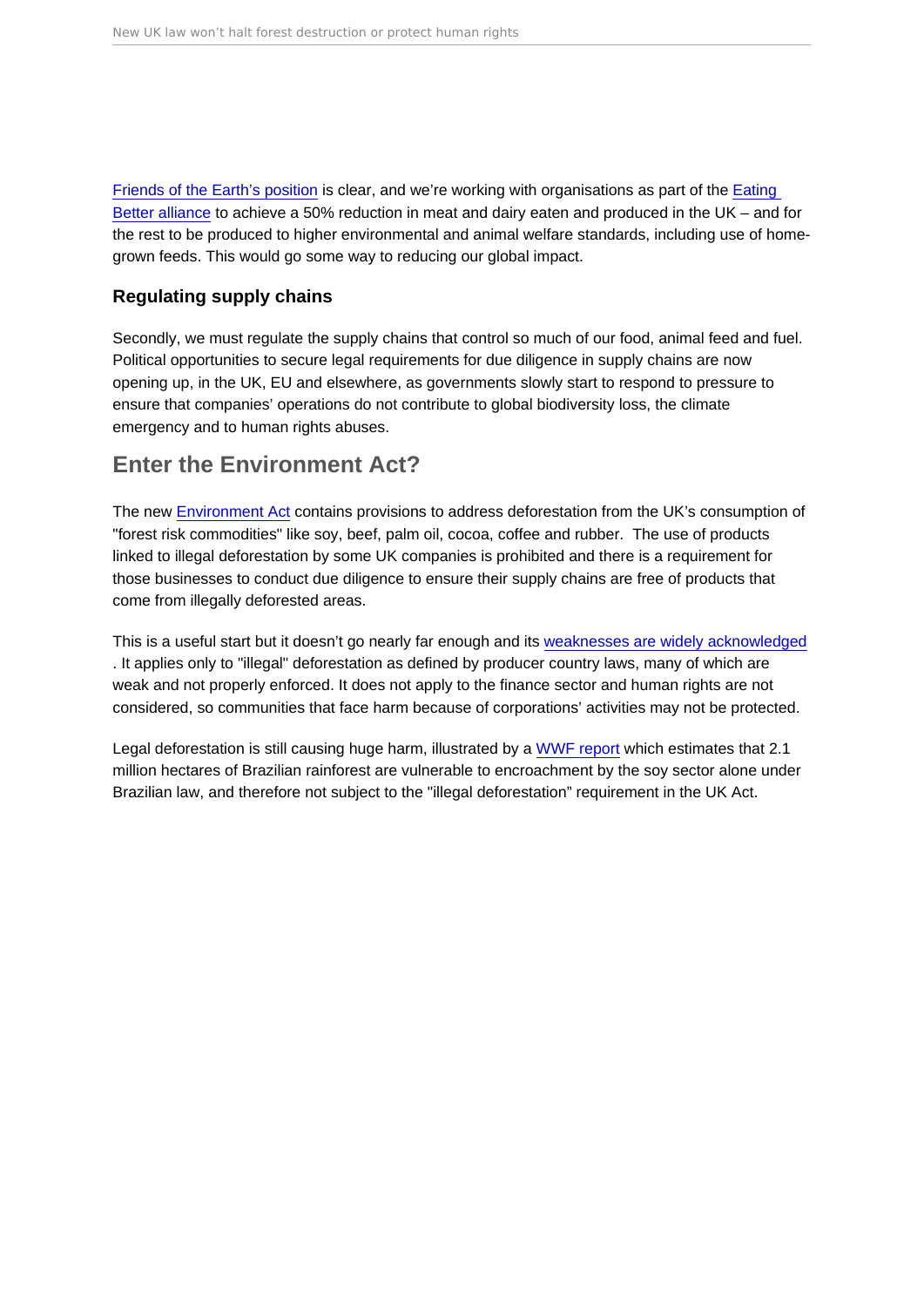<span id="page-10-0"></span>Fields of soy with the remnants of the Atlantic Forest, Alto Parana, Paraguay Friends of the Earth

There is now further [consultation over the secondary legislation](https://www.gov.uk/government/news/government-sets-out-plans-to-clean-up-the-uks-supply-chains-to-help-protect-forests) that is needed to enact the provisions in the Environment Act, and it is critical to ensure it is implemented in the strongest possible way, including requiring that all commodities are included from the start<sup>[7](#page-13-0)</sup>

### We need (another) new UK law to protect nature and people

To build on the Environment Act we need a new legal framework to ensure that the companies in the supply chains serving and fuelling our consumption aren't destroying forests and other habitats, legally or illegally, and are respecting and protecting communities' human rights.

Friends of the Earth is supporting the [Corporate Justice Coalition](https://corporatejusticecoalition.org/) campaign for a new Business, Human Rights and the Environment Act . This law would require companies to conduct human rights and environmental due diligence in order to identify and manage the risks that their activities pose - across their operations, subsidiaries and value chains – in the UK and globally.

The [proposed new law](https://corporatejusticecoalition.org/our-campaigns/due-diligence-law/) would hold UK companies accountable if they fail to prevent harmful human rights or environmental impacts. It would mean that companies could not hide behind the excuse that they have long and complex supply chains. They would need to have more than paper-based standards and do proper checks. The law would include deterrent sanctions, liability provisions and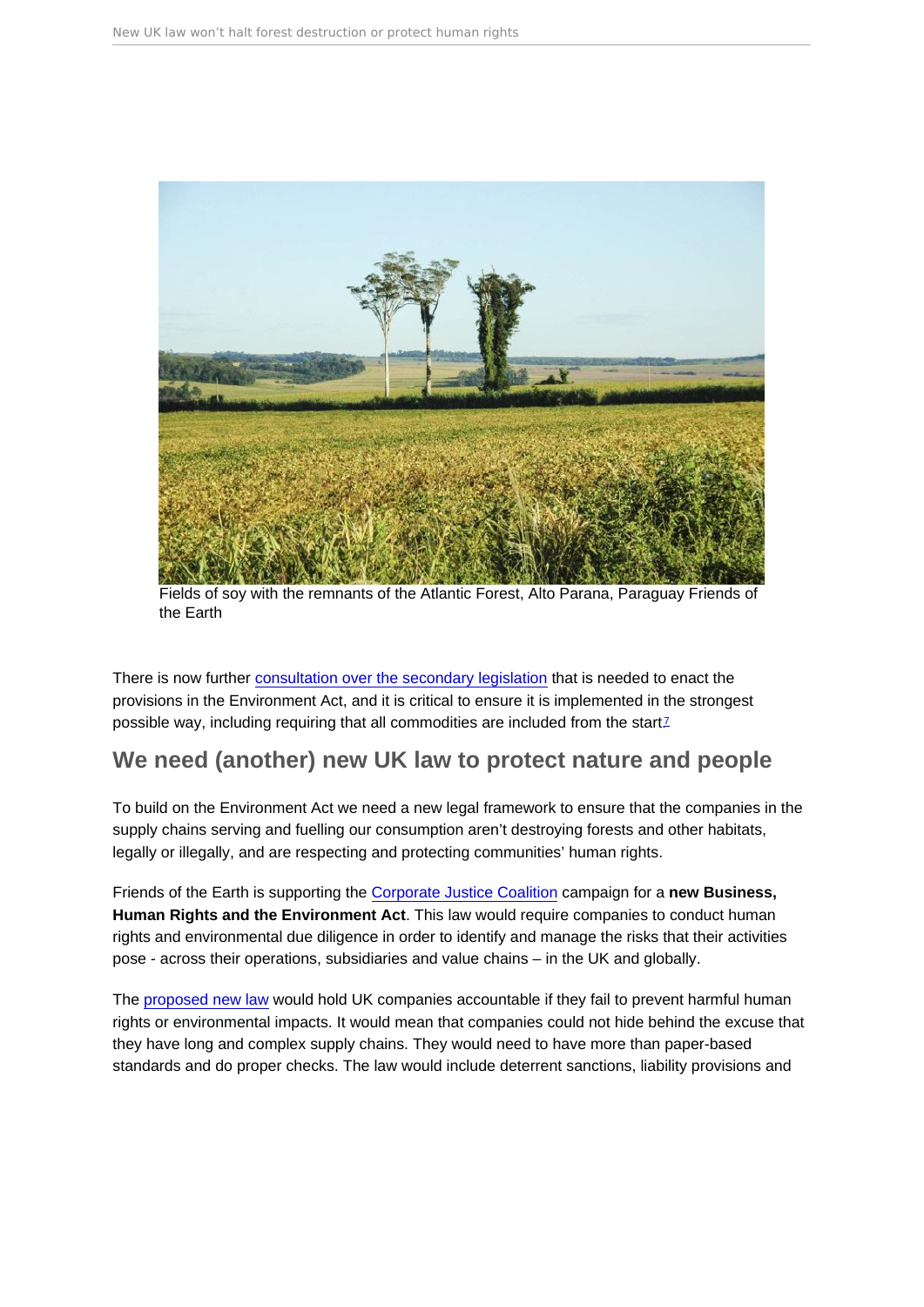<span id="page-11-0"></span>enable access to justice for victims. It would cover companies in all sectors and of all sizes, and include the finance sector, public sector bodies, government departments, local authorities, development finance agencies and UK Export Finance. It could be a game-changer.

#### Businesses on board

And rather than pushing back on this idea, 36 leading businesses including Unilever, Nestlé and Tesco have signed a [statement](https://corporatejusticecoalition.org/resources/uk-businesses-investors-call-for-new-human-rights-and-environmental-due-diligence-law-2/) calling for mandatory environmental and human rights due diligence requirements:

"Legislation can contribute to a competitive level playing field, increase legal certainty about the standards expected from companies, ensure consequences when responsibilities are not met, promote engagement and impactful actions between supply chain partners and, above all, incentivise impactful and effective action on the ground."

The EU is also expected to table a new corporate due diligence directive for consultation in early 2022[. Supported by MEPs](https://www.euractiv.com/section/circular-economy/news/lawmakers-call-for-green-due-diligence-in-europes-supply-chains/), this will apply to all companies operating in the single market, including UK businesses, regardless of whether a trade agreement is in place. Failure on the part of the UK to keep step with the EU on this issue would put UK business at a competitive disadvantage.

#### The government needs to catch up (again)

It's becoming a bit of a broken record. The government is way behind businesses and society whether in it's its pig-headed support for net zero-derailing projects like funding for a [gas pipeline in](https://friendsoftheearth.uk/climate/fuelling-war-friends-earth-mozambique-update-us-real-cost-gas-power)  [Mozambique](https://friendsoftheearth.uk/climate/fuelling-war-friends-earth-mozambique-update-us-real-cost-gas-power) at the expense of local communities or [failure to grasp the nettle](https://policy.friendsoftheearth.uk/opinion/planet-friendly-diets-time-embrace-nanny-state) and encourage and enable people to access healthy, sustainable diets with less and better meat.

On the need for a new UK due diligence law, these businesses, while far from perfect, have shown once again they are way ahead of the government, recognising the broader value to society and the potential for the UK to show leadership as part of its Global Britain agenda.

## All to play for

With the clock ticking on the climate and biodiversity crises, a plethora of campaigns and initiatives have sought to halt deforestation, clean up commodity supply chains, and address the environmental and health impacts of excessive meat consumption.

The latest of these came at COP26, the international climate talks, in Glasgow in November. For the first time in such a high profile climate space, nature was firmly on the agenda, with leaders of over 120 countries supporting a headline-catching pledge to halt deforestation by 2030. But to date voluntary initiatives have failed to slow the climate and nature crises and their knock-on impacts on communities. Deforestation marches on at an alarming rate: from 2001 to 2020, there was a [10%](https://www.globalforestwatch.org/dashboards/global/?category=summary&dashboardPrompts=eyJzaG93UHJvbXB0cyI6dHJ1ZSwicHJvbXB0c1ZpZXdlZCI6W10sInNldHRpbmdzIjp7Im9wZW4iOmZhbHNlLCJzdGVwSW5kZXgiOjAsInN0ZXBzS2V5IjoiIn0sIm9wZW4iOnRydWUsInN0ZXBzS2V5Ijoic2hhcmVXaWRnZXQifQ==&location=WyJnbG9iYWwiXQ==&map=eyJkYXRhc2V0cyI6W3sib3BhY2l0eSI6MC43LCJ2aXNpYmlsaXR5Ijp0cnVlLCJkYXRhc2V0IjoicHJpbWFyeS1mb3Jlc3RzIiwibGF5ZXJzIjpbInByaW1hcnktZm9yZXN0cy0yMDAxIl19LHsiZGF0YXNldCI6InBvbGl0aWNhbC1ib3VuZGFyaWVzIiwibGF5ZXJzIjpbImRpc3B1dGVkLXBvbGl0aWNhbC1ib3VuZGFyaWVzIiwicG9saXRpY2FsLWJvdW5kYXJpZXMiXSwiYm91bmRhcnkiOnRydWUsIm9wYWNpdHkiOjEsInZpc2liaWxpdHkiOnRydWV9LHsiZGF0YXNldCI6InRyZWUtY292ZXItbG9zcyIsImxheWVycyI6WyJ0cmVlLWNvdmVyLWxvc3MiXSwib3BhY2l0eSI6MSwidmlzaWJpbGl0eSI6dHJ1ZSwidGltZWxpbmVQYXJhbXMiOnsic3RhcnREYXRlIjoiMjAwMi0wMS0wMSIsImVuZERhdGUiOiIyMDIwLTEyLTMxIiwidHJpbUVuZERhdGUiOiIyMDIwLTEyLTMxIn0sInBhcmFtcyI6eyJ0aHJlc2hvbGQiOjMwLCJ2aXNpYmlsaXR5Ijp0cnVlfX1dfQ==&showMap=true&treeLossPct=eyJoaWdobGlnaHRlZCI6ZmFsc2V9)  [decline in global tree cover,](https://www.globalforestwatch.org/dashboards/global/?category=summary&dashboardPrompts=eyJzaG93UHJvbXB0cyI6dHJ1ZSwicHJvbXB0c1ZpZXdlZCI6W10sInNldHRpbmdzIjp7Im9wZW4iOmZhbHNlLCJzdGVwSW5kZXgiOjAsInN0ZXBzS2V5IjoiIn0sIm9wZW4iOnRydWUsInN0ZXBzS2V5Ijoic2hhcmVXaWRnZXQifQ==&location=WyJnbG9iYWwiXQ==&map=eyJkYXRhc2V0cyI6W3sib3BhY2l0eSI6MC43LCJ2aXNpYmlsaXR5Ijp0cnVlLCJkYXRhc2V0IjoicHJpbWFyeS1mb3Jlc3RzIiwibGF5ZXJzIjpbInByaW1hcnktZm9yZXN0cy0yMDAxIl19LHsiZGF0YXNldCI6InBvbGl0aWNhbC1ib3VuZGFyaWVzIiwibGF5ZXJzIjpbImRpc3B1dGVkLXBvbGl0aWNhbC1ib3VuZGFyaWVzIiwicG9saXRpY2FsLWJvdW5kYXJpZXMiXSwiYm91bmRhcnkiOnRydWUsIm9wYWNpdHkiOjEsInZpc2liaWxpdHkiOnRydWV9LHsiZGF0YXNldCI6InRyZWUtY292ZXItbG9zcyIsImxheWVycyI6WyJ0cmVlLWNvdmVyLWxvc3MiXSwib3BhY2l0eSI6MSwidmlzaWJpbGl0eSI6dHJ1ZSwidGltZWxpbmVQYXJhbXMiOnsic3RhcnREYXRlIjoiMjAwMi0wMS0wMSIsImVuZERhdGUiOiIyMDIwLTEyLTMxIiwidHJpbUVuZERhdGUiOiIyMDIwLTEyLTMxIn0sInBhcmFtcyI6eyJ0aHJlc2hvbGQiOjMwLCJ2aXNpYmlsaXR5Ijp0cnVlfX1dfQ==&showMap=true&treeLossPct=eyJoaWdobGlnaHRlZCI6ZmFsc2V9) and the 2020 assessment report of the NYDF (New York State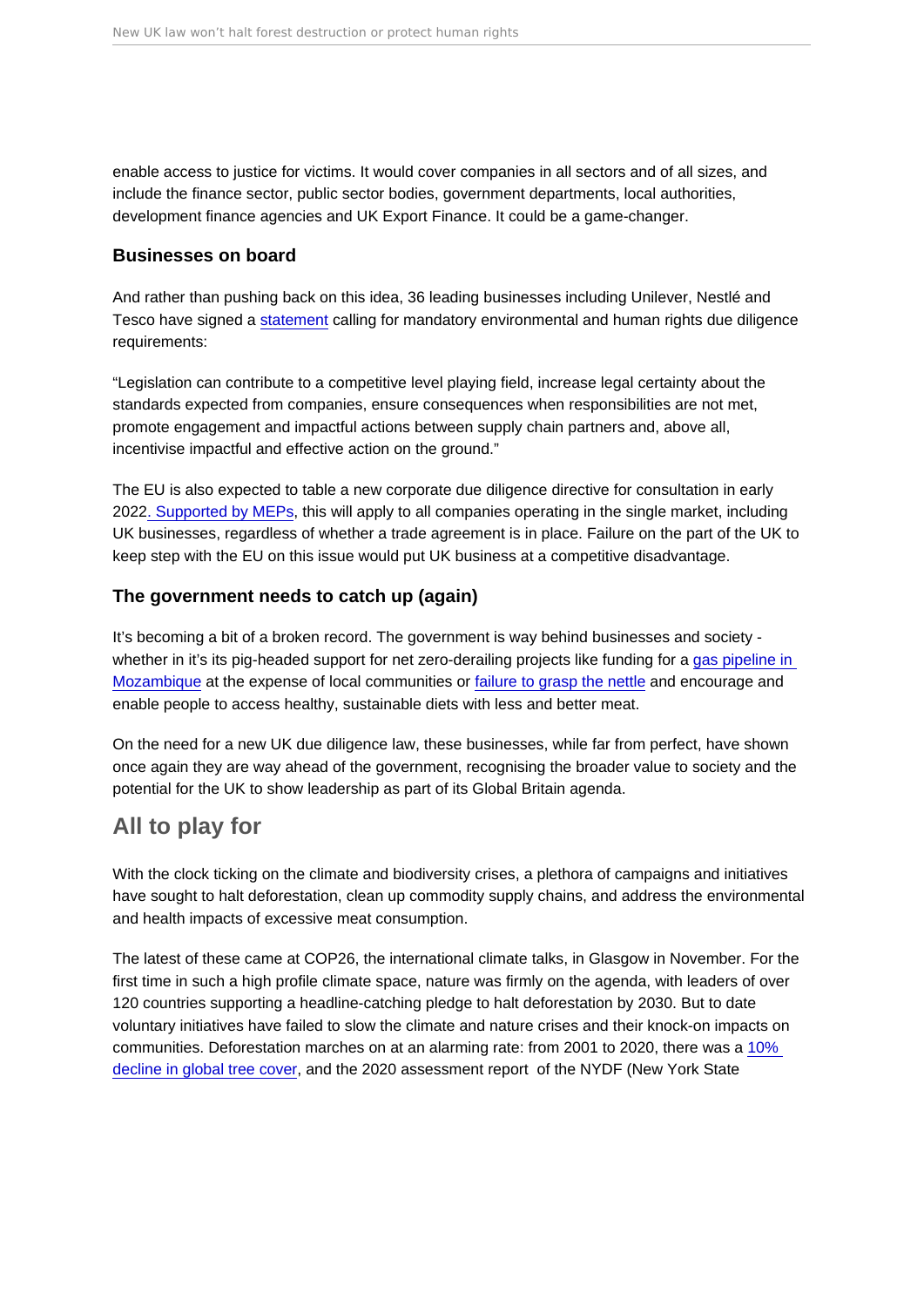department of Financial Services) found that "Annual CO2 emissions from tropical forest loss are equal to the total emissions of the European Union".

The Climate Conference in Glasgow may have ended but the issues remain firmly on the table. The UK holds the COP presidency until November 2022, giving it a key role in leading international action. The upcoming biodiversity COP to be hosted by China in April-May 2022 is also a critical moment to make progress.

Thirteen years on from my visit to Paraguay and I'm not giving up. [Friends of the Earth will be](https://www.theguardian.com/environment/2021/jul/04/rights-groups-join-forces-to-call-for-uk-corporate-accountability-laws)  [working with many other organisations](https://www.theguardian.com/environment/2021/jul/04/rights-groups-join-forces-to-call-for-uk-corporate-accountability-laws) to campaign for a new UK Business, Human Rights and Environment Act, and to ensure the Environment Act is robustly implemented.

The best way for the UK to realise its pledge to be a global leader on nature and climate is by taking bold and urgent action at home.

It's time for the government to walk the talk.